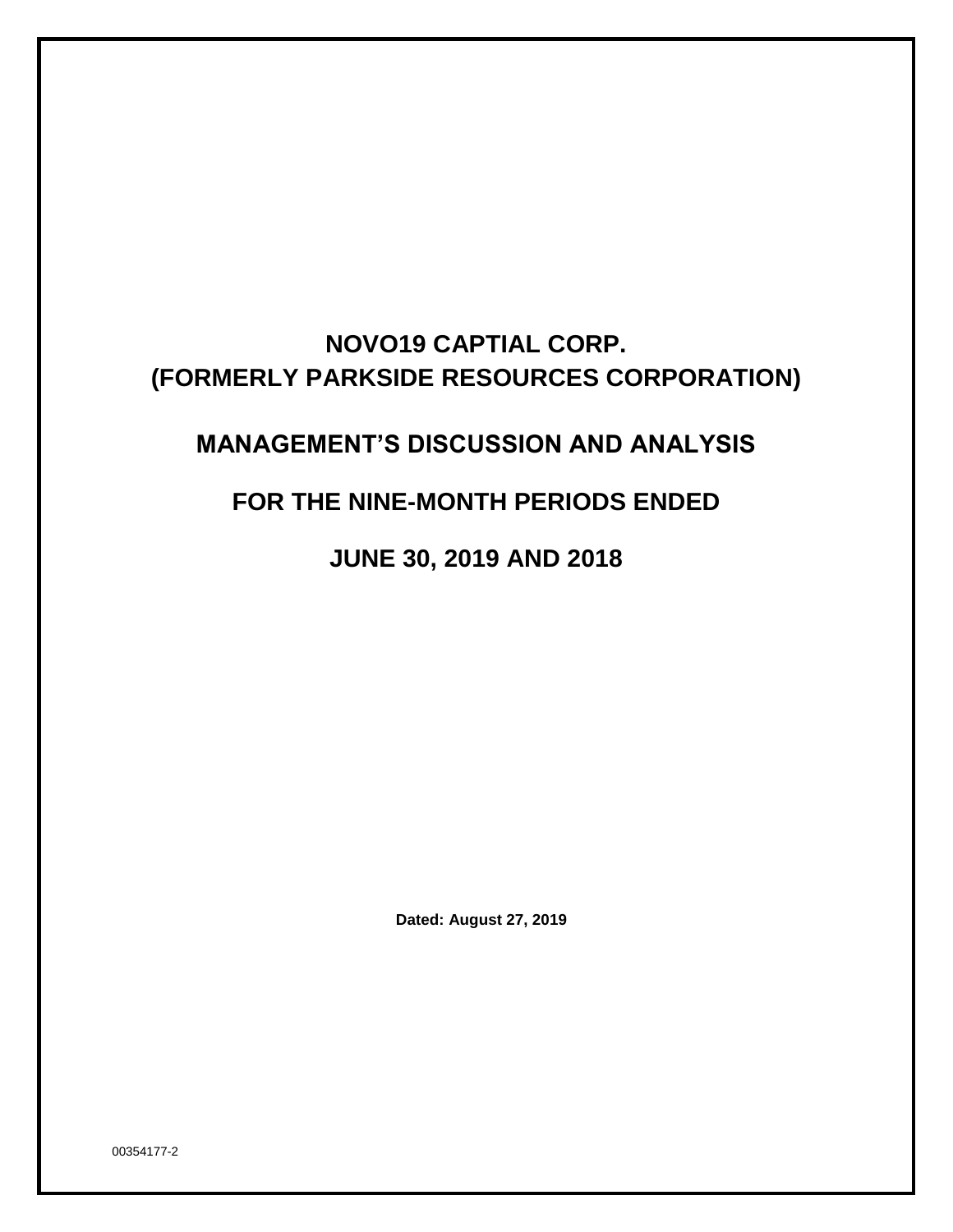## **Introduction**

The following discussion and analysis, prepared as August 27, 2019, should be read together with the audited financial statements for period ended September 30, 2018 and the interim unaudited financial statements for the period ended June 30, 2019 and the related notes attached thereto. This MD&A was written to comply with the requirements of National Instrument 51-102 – Continuous Disclosure Obligations. This discussion should be read in conjunction with the audited annual financial statements of the Company for the year ended September 30, 2018, together with the notes thereto. Results are reported in Canadian dollars, unless otherwise noted. The Company's financial statements and the financial information contained in this MD&A are prepared in accordance with International Financial Reporting Standards ("IFRS") as issued by the International Accounting Standards Board ("IASB") and interpretations of the IFRS Interpretations Committee ("IFRIC"). The unaudited condensed interim financial statements have been prepared in accordance with International Accounting Standard 34, Interim Financial Reporting. Accordingly, they do not include all of the information required for full annual financial statements required by IFRS. Information contained herein is presented as of September 30, 2018, unless otherwise indicated.

For the purposes of preparing this MD&A, management, in conjunction with the Board of Directors, considers the materiality of information. Information is considered material if: (i) such information results in, or would reasonably be expected to result in, a significant change in the market price or value of Parkside common shares; (ii) there is a substantial likelihood that a reasonable investor would consider it important in making an investment decision; or (iii) it would significantly alter the total mix of information available to investors. Management, in conjunction with the Board of Directors, evaluates materiality with reference to all relevant circumstances, including potential market sensitivity.

Further information about the Company and its operations can be obtained from the offices of the Company or from [www.sedar.com.](http://www.sedar.com/)

The June 30, 2019 Financial Statements and Management Discussion & Analysis have been approved by management and the audit committee of the Company as of the date of this document.

## **Description of Business**

#### **General**

The Company was incorporated on November 21, 2005 by Certificate of Incorporation and Notice of Articles pursuant to the provisions of the Business Corporations Act of the Province of British Columbia.

The head office of the Company is located at 77 King St W, Suite 700, PO Box 118, Toronto Ontario M5K 1G8. The registered and records office of the Company is also located at 77 King St W, Suite 700, PO Box 118, Toronto Ontario M5K 1G8.

The Company has no subsidiaries or affiliates.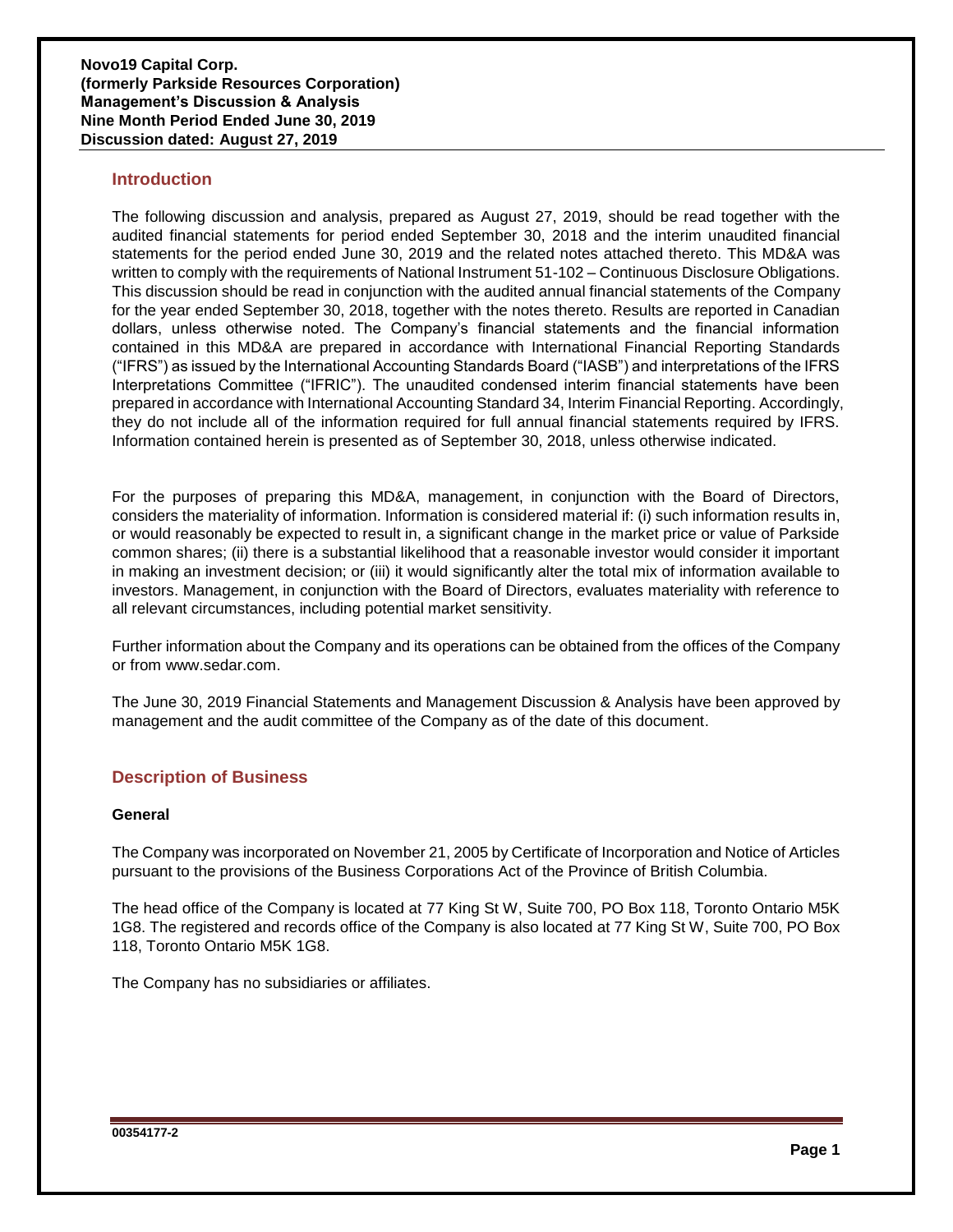#### **History**

In March 2011 the Company entered into an option agreement to acquire a 60% interest in the Forester Lake Gold Property from Benton Resources Corp. ("BTC") based on making the following:

- a) cash payments to BTC totaling \$50,000:
	- i) \$15,000 on closing of the option agreement (paid March 2011);
	- ii) \$15,000 on the first anniversary of the option agreement (paid March 2012), and;
	- iii) \$20,000 on the second anniversary of the option agreement (paid June 2013).
- b) expending a minimum of \$300,000 in exploration expenditures on the property over three (3) years, with a minimum of \$100,000 in each twelve (12) month period following the option agreement.
- c) issuing a total of 1,000,000 common shares to BTC (issued in April 2011).

On June 20, 2013 the Company provided notice to BTC that it has fulfilled its obligations regarding the Forester Lake Gold Property and exercised the initial option to acquire an initial 60% interest in the property under the option and joint venture agreement dated March 7, 2011.

The Forester Lake Gold Property is located approximately 100km north of Pickle Lake, Ontario and roughly 35km southeast of Goldcorp's Musselwhite Gold Mine. It is positioned at the southeast extent of the North Caribou Greenstone Belt. According to BTC's website, this ground was acquired due to its location and geophysical similarities to the Musselwhite Gold mine. In addition, historic drilling intersected gold mineralization grading up to 16.2 g/t over 0.5m, 12.3 g/t over 1.5m and 13 g/t over 0.9m. In 2013 the Company completed a nine hole 1,200 metre drill program. All nine holes intersected anomalous gold mineralization with the most significant intervals being 4.49 grams per tonne (gpt) of Au (gpt Au) over 5.07 metres, including 7.67 gpt Au over 2.85 metres, and 24.93 gpt Au over 0.60 metres in Hole #8 (FOR-13-8) in "Area 1" of the drill program. The results received for this drill program on the Forester Lake Gold Property revealed the highest grade interval being 24.93 gpt Au over 0.60 metres and the widest interval being 5.07 metres grading 4.49 gpt Au. The value of the Property was subsequently written down to its nominal carrying value of \$1, a decision made by management at the time based on the requirement for additional capital to advance the property, and the Company's inability at that time to raise any such capital

#### **Corporate Events undertaken during the fiscal quarter ending June 30, 2019**

During the period, the Company continued to work on having the cease-trade order against the Company lifted and was successful in doing so after the quarter-end (see Subsequent Events).

#### **Outlook**

Management is working actively to source and diligence strategic opportunities and acquisitions for the Company. This may result in the Company's direction and business changing from mining to another industry. There can be no assurances that any transaction will occur.

#### **Overall Performance**

**Nine-month period ended June 30, 2019 compared to the nine-month period ended June 30, 2018**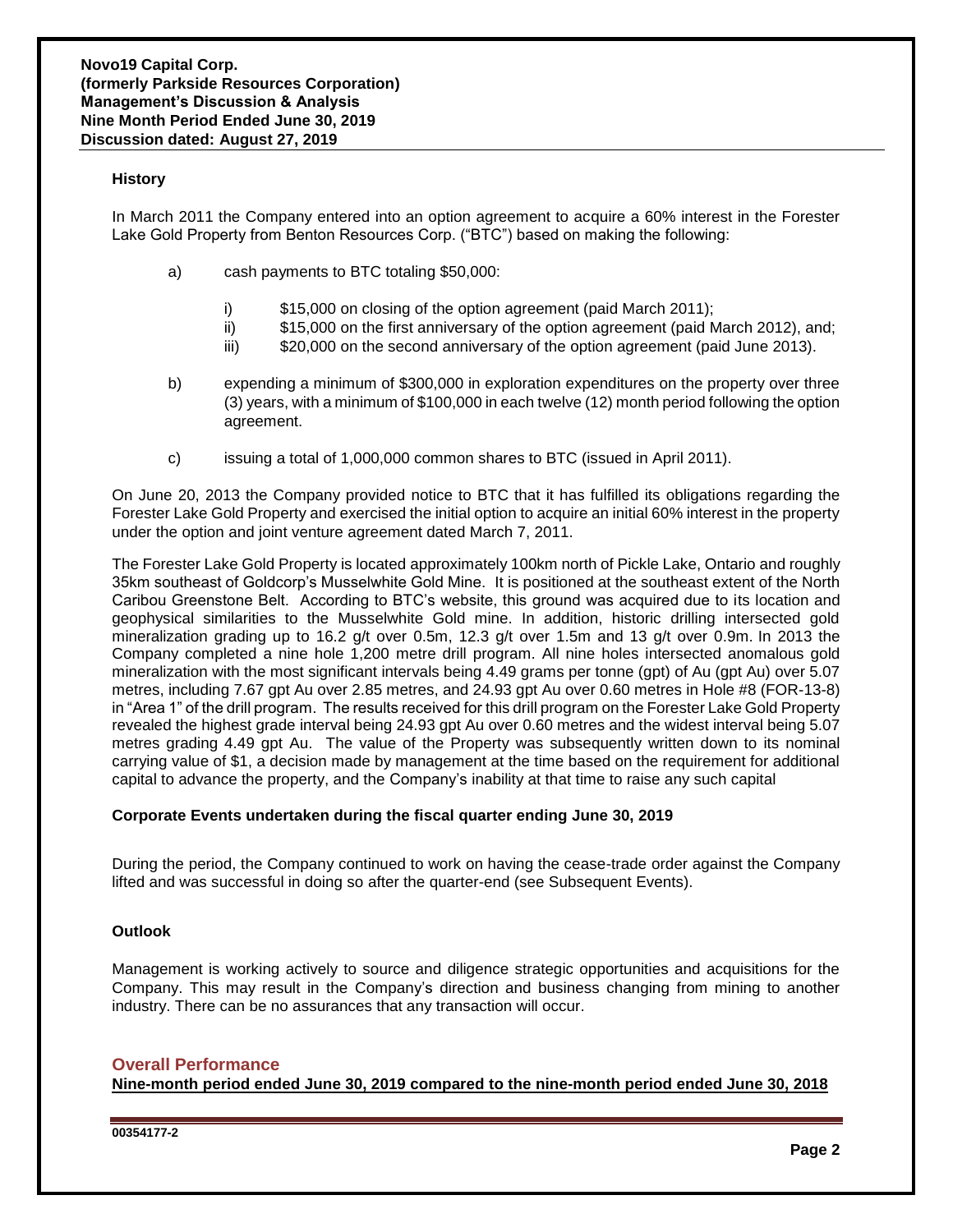During the nine-month period ended June 30, 2019 the Company incurred a loss of \$69,601 (2018: \$4,500) and loss per share of \$0.00 (2018: \$0.00). Expenses for the none-month period ended June 30, 2019 totaled \$69,601 (2018: \$4,500), consisting of Office and General expenses of \$1,452 (2018:\$nil), Professional fees of \$47,910 (2018:\$4,500), Regulatory fees of \$19,708 (2018 - \$Nil) and old accounts payable written off in the amount of \$531. The reason for the increase in the loss over the loss in the similar period in the prior year was mainly as a result of increased professional fees and regulatory fees associated with the reactivation of the Company and the work associated with having the cease-trade order lifted.

The Company did not earn any revenues during the period.

Total Assets as of June 30, 2019 were \$18,189 compared to \$3,687 as of September 30, 2018.

Liabilities totaled \$55,058 as of June 30, 2019 compared to \$461,758 at September 30, 2018. The decrease was a result of shares issued for debt in the previous quarter. The increase in the current quarter compared to last quarter end was mainly due to amounts due for reactivation of the Company.

Shareholders' deficiency as of June 30, 2019 was \$24,201 compared to a deficiency of \$458,071 **at** September 30, 2018. The increase in Equity was mainly a result of shares issued in the previous quarter for cash (\$60,000) and debt (\$430,803).

Cash Flow Used By Operating Activities during the nine-month period ended June 30, 2019 was \$51,244 (2018: -\$Nil). Cash Flow Used By Investing Activities was \$nil (2018: \$nil). Cash Flow provided by Financing Activities was \$60,000 (due to the shares issued for cash) (2018:\$nil).

## **Summary of Quarterly Results**

The following table presents selected financial information of the Company for the eight most recently completed quarters.

| For the quarter<br>ended                                                                | <b>June 30,</b><br>2019 | March<br>31, 2019<br>\$ | Dec. 31<br>2018<br>\$ | Sept. 30<br>2018<br>\$ | June 30<br>2018<br>\$ | Mar. 31<br>2018<br>\$ | Dec. 31<br>2017<br>\$ | Sept.30<br>2017<br>\$ |
|-----------------------------------------------------------------------------------------|-------------------------|-------------------------|-----------------------|------------------------|-----------------------|-----------------------|-----------------------|-----------------------|
| Total<br>revenues                                                                       |                         |                         |                       |                        |                       |                       |                       |                       |
| <b>Net</b><br>income<br>(loss)                                                          | (61,070)                | (5,031)                 | (3,500)               | 116,869                | (1,500)               | (1,500)               | (1,500)               | (4,502)               |
| (Loss)<br>Income<br>share<br>per<br>$\overline{\phantom{m}}$<br>basic<br>and<br>diluted | (0.001)                 | (0.00)                  | (0.00)                | 0.004                  | (0.00)                | (0.00)                | (0.00)                | (0.00)                |

**Results of Operations for the Three Months Ended June 30, 2019 Compared to the Three Months Ended June 30, 2018.** 

**Net Loss**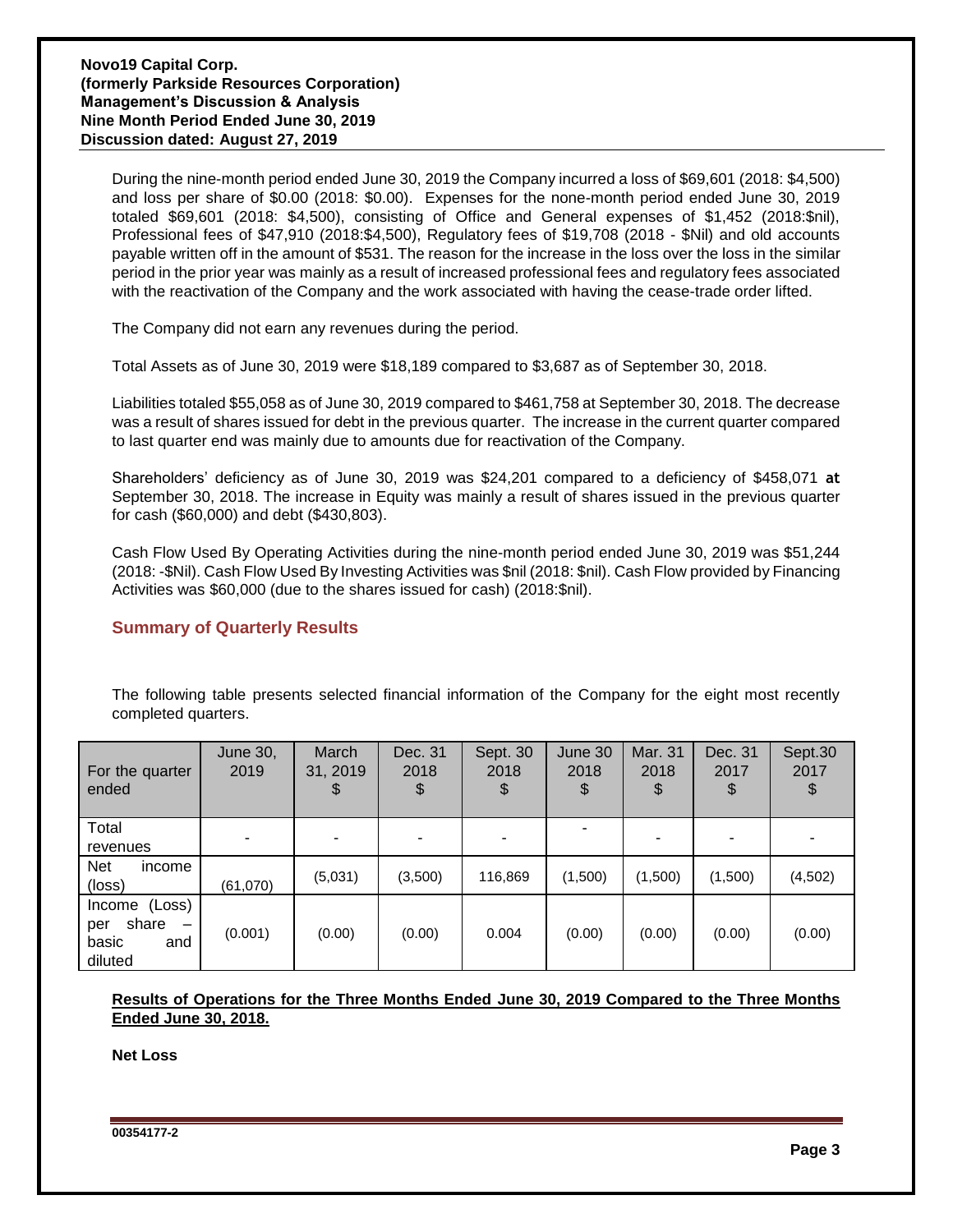During the three-month period ended June 30, 2019 the Company incurred a loss of \$61,070 (2018: \$1,500) and loss per share of \$0.001 (2018: \$0.00).

Expenses for the three month period ended June 30, 2019 totaled \$61,070 (2018: \$1,500), consisting of Office and General expenses of \$1,452 (2018:\$nil), Professional fees of \$43,910 (2018:\$1,500), Regulatory fees of \$15,708 (2018 - \$Nil) and old accounts payable written off in the amount of \$531. Again, as in the nine-month results the reason for the increase in the loss in the three-month period compared to the threemonth period were mainly professional fees and regulatory costs associated with reactivation of the Company.

## **Liquidity and Capital Resources**

The activities of the Company, principally the acquisition and exploration of properties prospective for minerals, are financed through the completion of equity transactions such as equity offerings and the exercise of stock options and warrants. There is no assurance that future equity capital will be available to the Company in the amounts or at the times desired by the Company or on terms that are acceptable to it, if at all. See "Risk Factors" below.

The Company has no operating revenues and therefore must utilize its current cash reserves, funds obtained from the exercise of warrants and stock options and other financing transactions to maintain its capacity to meet ongoing operating activities. As June 30, 2019 the Company had 129,053,331 common shares issued and outstanding no options or warrants outstanding.

At June 30, 2019, the Company had cash of \$8,756 (2018 - \$nil), and HST receivable of \$9,432 (2018: \$3,686). Amounts payable and other liabilities were \$55,058 compared to \$446,503 compared to \$461,758 at September 20, 2018. The decrease was as a result of debt settled through the issuance of 86,160,600 common shares at \$0.005 per share for debt totaling \$430,803.

Total assets as of June 30, 2019 were \$18,189 compared to \$3,687 at September 30, 2018.

The Company's liquidity risk from financial instruments is minimal as excess cash is held in current bank accounts.

The Company has no source of revenue and does not have sufficient cash resources to meet its administrative overhead or maintain its mineral investments. In order to meet future expenditures and cover administrative and exploration costs beyond that point, the Company will need to raise additional financing. There can be no assurance that adequate funding will be available in the future, or under terms favourable to the Company. See "Risk Factors" below.

|                            | June 30, 2019    |      | Sept 30, 2018 |
|----------------------------|------------------|------|---------------|
| Working capital deficiency | $(\$36,870)$     | - \$ | (\$458,072)   |
| Deficit                    | $(3,503,952)$ \$ |      | (\$3,434,351) |

## **Related Party Transactions**

During the nine-months ended June 30, 2019 and 2018, the Company paid or accrued the following amounts to related parties: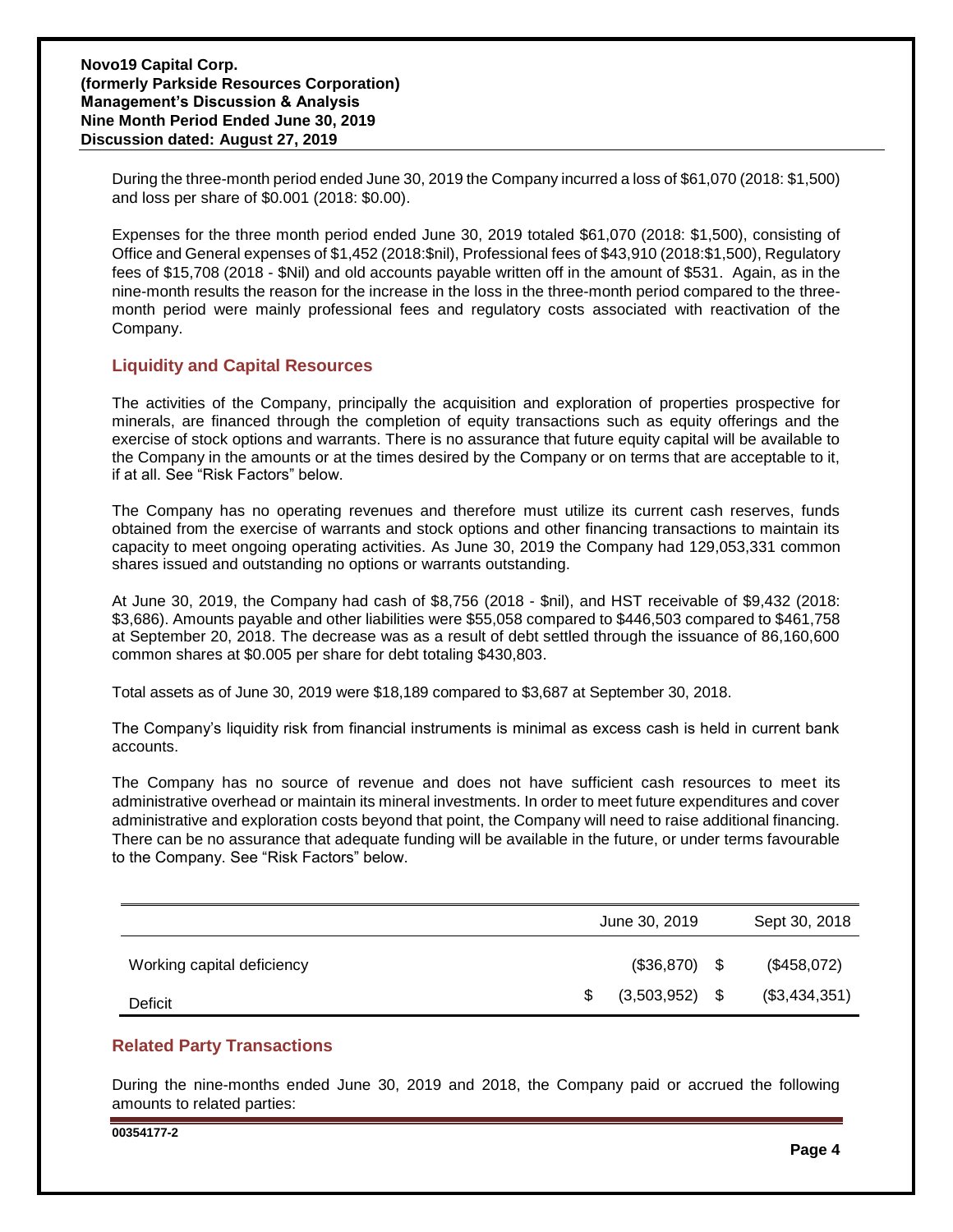|                          |                              | Nine Months ended<br><b>June 30,</b> |       |  |
|--------------------------|------------------------------|--------------------------------------|-------|--|
| <b>Related party</b>     | 2019                         | 2018                                 |       |  |
| Key management personnel | Management fees (i)          | <b>Snil</b>                          | \$nil |  |
|                          | Share-based payments (i)(ii) | \$nil                                | \$nil |  |

The Company had the following related party transactions during the periods presented:

- (i) During the nine months ended June 30, 2019, management fees of \$nil (2018 \$nil) were paid.
- (ii) To the knowledge of the directors and officers of the Company as of June 30, 2019 5,000,000 common shares or 3.88% of the outstanding shares of the Company were held by Benton Resources Inc. Other related parties owned an aggregate of 90,160,600 common shares representing 69.87% of the shares. These holdings can change at any time at the discretion of the owners.

The above noted transactions are in the normal course of business and are measured at the exchange amount, as agreed to by the parties, and approved by the Board of Directors in strict adherence to conflict of interest laws and regulations.

## **Management of Capital**

The Company manages its capital with the following objectives:

- to ensure sufficient financial flexibility to achieve the ongoing business objectives including funding of future growth opportunities, and pursuit of accretive acquisitions; and
- to maximize shareholder return.

The Company monitors its capital structure and makes adjustments according to market conditions in an effort to meet its objectives given the current outlook of the business and industry in general. The Company may manage its capital structure by issuing new shares, repurchasing outstanding shares, adjusting capital spending, or disposing of assets. The capital structure is reviewed by management and the Board of Directors on an ongoing basis.

The Company considers its capital to be equity, comprising share capital, warrants, other reserves and deficit, which at June 30, 2019, totaled (\$36,869) (September 30, 2018 – (\$458,071)).

The Company manages capital through its financial and operational forecasting processes. The Company reviews its working capital and forecasts its future cash flows based on operating expenditures, and other investing and financing activities. The forecast is updated based on activities related to its mineral properties. Selected information is provided to the Board of Directors. The Company's capital management objectives, policies and processes have remained unchanged during the period ended June 30, 2019. The Company is not subject to any external capital requirements.

## **Share Capital**

During the previous quarter the Company issued 12,000,000 common shares at \$0.005 per share for gross proceeds of \$60,000. During the previous quarter the Company also issued 86,160,600 common shares at \$0.005 per share for debt totaling \$430,803, including \$15,255 for outstanding promissory notes and \$415,548 of outstanding accounts payable.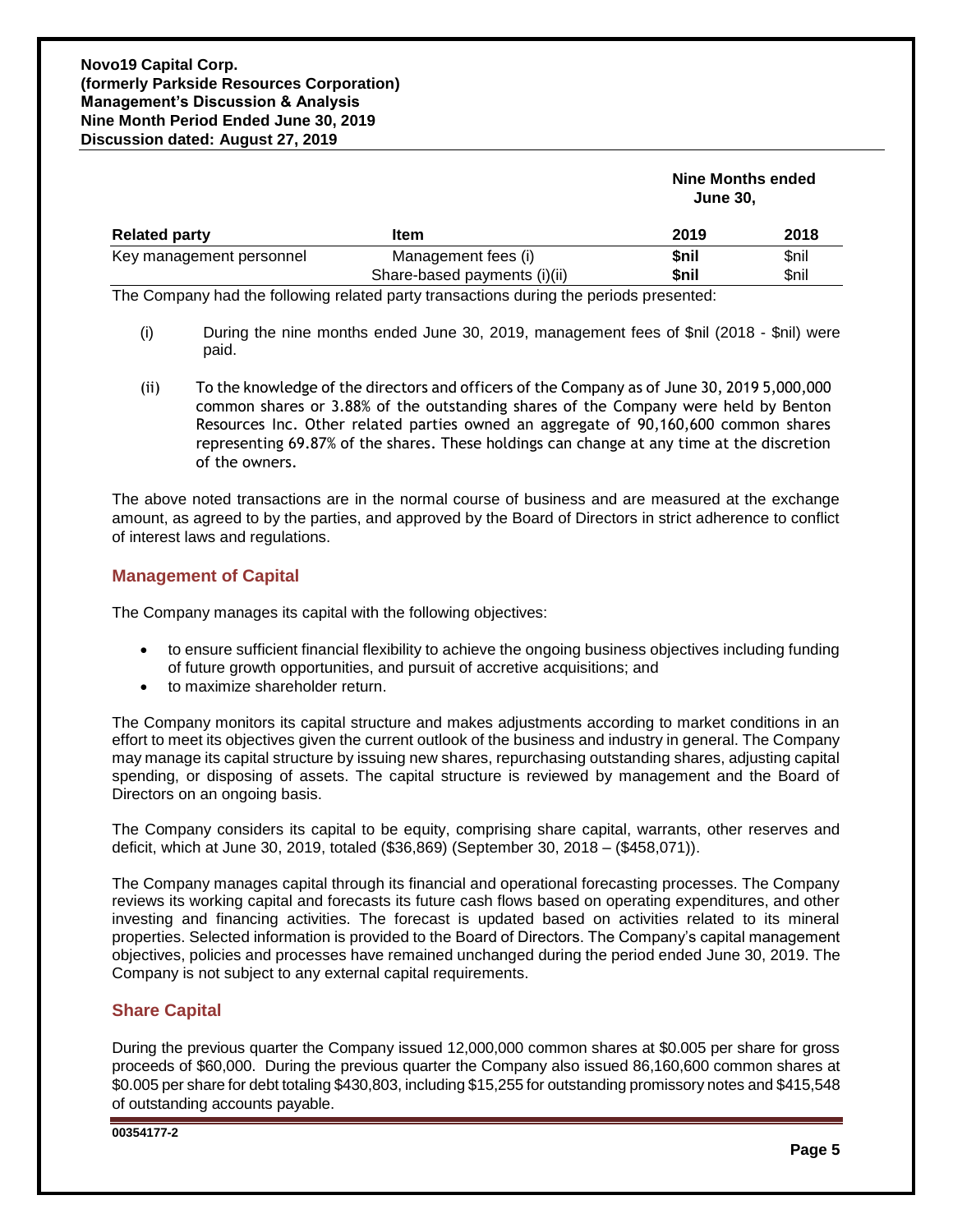As of June 30, 2019 the Company had issued and outstanding: 129,053,331 common shares nil share purchase warrants, and nil stock options.

As of August 27, 2019, the date of this MD&A, the Company had issued and outstanding: 129,053,331 common shares, nil share purchase warrants, and nil stock options. **Options and Warrants**

As of June 30, 2019 the Company had no options or warrants outstanding.

## **Recent accounting Pronouncements**

IFRS 9, Financial Instruments ("IFRS 9"): IFRS 9 was issued by the IASB in October 2010 and will replace IAS 39, Financial Instruments: Recognition and Measurement ("IAS 39"). IFRS 9 uses a single approach to determine whether a financial asset is measured at amortized cost or fair value, replacing the multiple rules in IAS 39. The approach in IFRS 9 is based on how an entity manages its financial instruments in the context of its business model and the contractual cash flow characteristics of the financial assets. Most of the requirements in IAS 39 for classification and measurement of financial liabilities were carried forward unchanged to IFRS 9. The new standard also requires a single impairment method to be used, replacing the multiple impairment methods in IAS 39. IFRS 9 is effective for annual periods beginning on or after January 1, 2018. Earlier adoption is permitted. The Company is in the process of assessing the impact of this pronouncement.

IFRS 16 - Leases (IFRS 16), Leases was issued by the IASB in January 2016 and is effective for accounting periods beginning on or after 1 January 2019. The new standard will replace IAS 17 'Leases' and will eliminate the classification of leases as either operating leases or finance leases and, instead, introduce a single lessee accounting model. The Standard provides a single lessee accounting model, specifying how leases are recognized, measured, presented and disclosed. The Company is currently assessing the financial and operational impact of this standard.

#### **Financial Instruments**

#### Fair Value of Financial Instruments

The Company is required to disclose information about the fair value of its financial assets and liabilities. Fair value estimates are made at the financial position reporting dates, based on relevant market information and information about the financial instrument. These estimates are subjective in nature and involve uncertainties in significant matters of judgment and therefore cannot be determined with precision. Changes in assumptions could significantly affect these estimates.

The Company's financial instruments recognized in the unaudited condensed interim statement of financial position consist of cash, short-term investment and current liabilities. The fair value of these financial instruments approximate their carrying value due to the short maturity or current market rate associated with these instruments.

#### Risk and Uncertainty

The Board of Directors has overall responsibility for the establishment and oversight of the Company's risk management framework. The Board has implemented and monitors compliance with risk management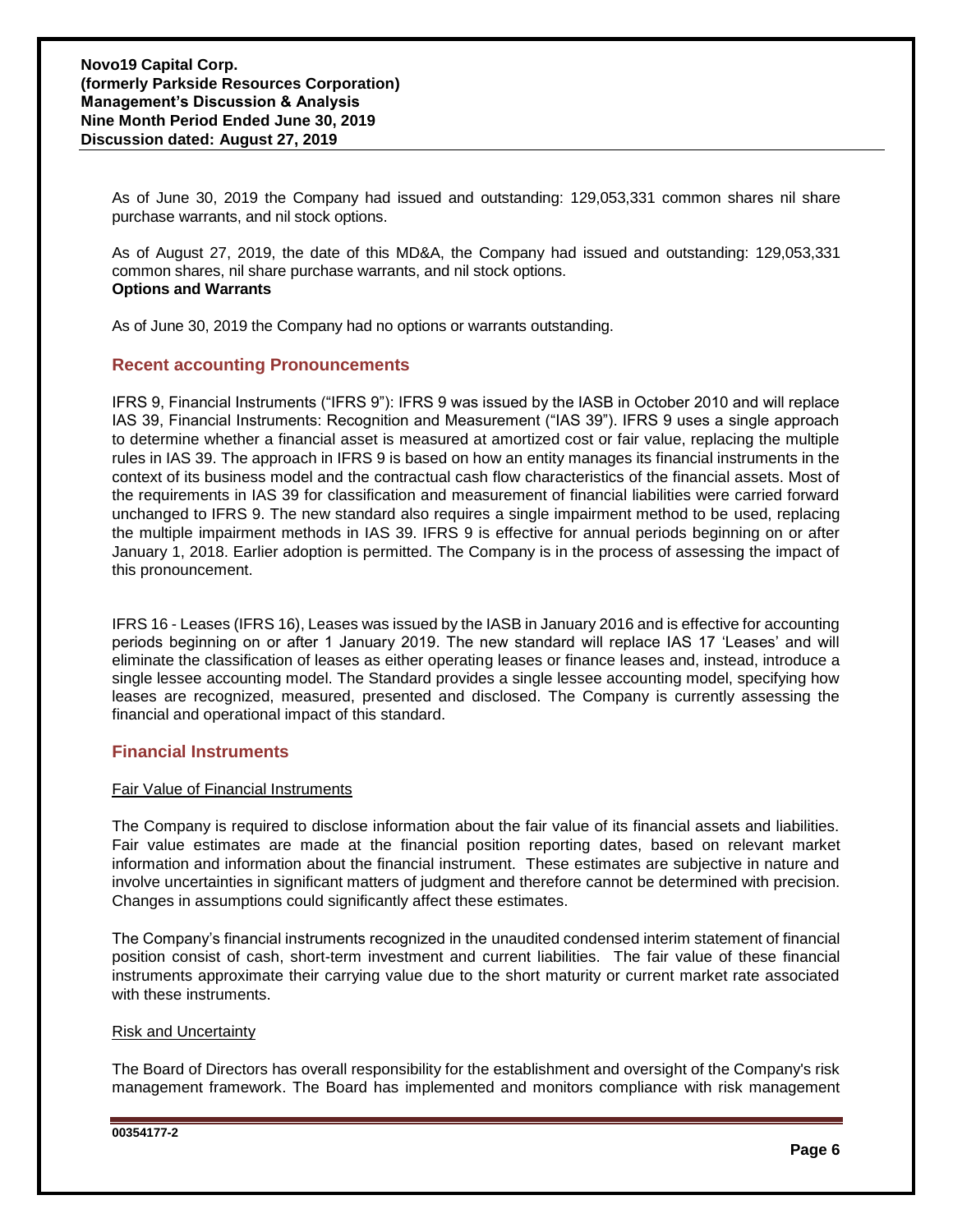policies. The Company's risk management policies are established to identify and analyze the risks faced by the Company, to set appropriate risk limits and controls and to monitor risks and adherence to market conditions in relation to the Company's activities.

Unless otherwise noted, it is management's opinion that the Company is not exposed to significant interest, currency, or credit risks arising from the financial instruments.

The Company's financial instruments are exposed to certain financial risks, including currency, credit, liquidity risk and interest rate risk.

#### *Currency Risk*

The Company is exposed to currency risk on financial instruments denominated in United States ("US") currency. Management actively monitors movements in foreign currency to mitigate exposure to significant foreign currency losses.

#### *Credit Risk*

Credit risk is the risk of an unexpected loss if a customer or third party to a financial instrument fails to meet its contractual obligations. All of the Company's cash and short-term investment is held through a large Canadian financial institution with a high investment grade rating.

#### *Liquidity Risk*

Liquidity risk is the risk that the Company will not be able to meet its financial obligations as they become due. As at June 30, 2019, the Company's cash balance was \$8,756, which was not sufficient to meet estimated obligations. The Company continues to seek capital to fund working capital and its exploration and development projects. There is no assurance that additional funding will be available. Liquidity risk is therefore considered high.

#### *Interest Rate Risk*

The Company has no cash and short-term investment balances and no interest-bearing debt at June 30, 2019. Cash and short-term investment are subject to floating interest rates. As such, the Company does not have significant interest rate risk.

#### **Outlook**

The Company is actively seeking additional directors, and conducting a strategic review of its business, its assets, and its opportunities. In due course, the Corporation intends to apply to a Canadian securities exchange (to be determined) for reinstatement of the trading of its common shares.

The Company continues to monitor its spending and will amend its plans and budgets based on exploration results and expectations of being able to obtain additional funds as and when required.

#### **Risk Factors**

An investment in the securities of the Company is highly speculative and involves numerous and significant risks. Only investors whose financial resources are sufficient to enable them to assume such risks and who have no need for immediate liquidity in their investment should undertake such investment. Prospective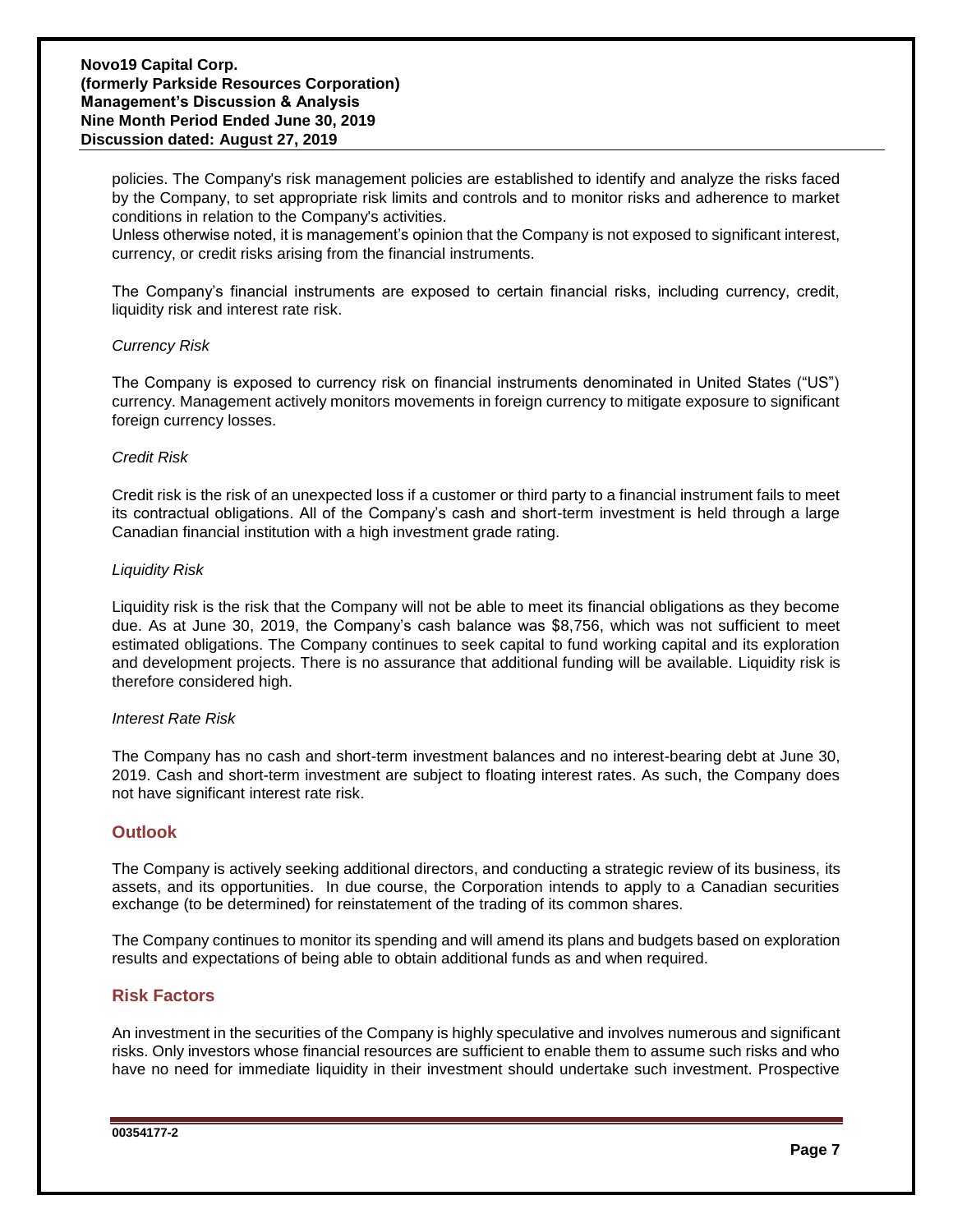investors should carefully consider the risk factors that have affected, and which in the future are reasonably expected to affect, the Company and its financial position.

#### Exploration, Development and Production Risks

Mineral exploration involves a high degree of risk and there is no assurance that expenditures made on future exploration by the Company will result in new discoveries of mineralization. It is difficult to project the costs of implementing an exploration program due to the inherent uncertainties of drilling in unknown formations, and other issues.

#### Insurance

The Company's involvement in mineral resource exploration may result in the Company becoming subject to liability for pollution, property damage, personal injury or other hazards. The Company has in place Commercial General Liability insurance and Director's and Officer insurance in accordance with industry standards to address such risks, such insurance has limitations on liability that may not be sufficient to cover the full extent of such liabilities.

#### Prices, Markets and Marketing of Commodities

Mineral resource commodities whose prices are determined based on world demand, supply and other factors, all of which will be beyond the control of the Company. World prices for commodities have fluctuated widely in recent years. Any material decline in prices could result in a reduction of revenues.

#### Substantial Capital Requirements; Liquidity

Management of the Company anticipates that it will make substantial capital expenditures for the acquisition, exploration and development of mineral resources. The Company may have limited ability to expand the capital necessary to undertake or complete future drilling programs.

#### Environmental Risks

All phases of the mineral resource exploration business present environmental risks and hazards and are subject to environmental regulation pursuant to a variety of international conventions, national, provincial and municipal laws and regulations

#### Reliance on Operators and Key Employees

The Company will be dependent on contractors for the timing of activities related to such properties and will largely be unable to direct or control the activities of these firms. In addition, the success of the Company will be largely dependent upon the performance of its management and key employees.

#### Conflicts of Interest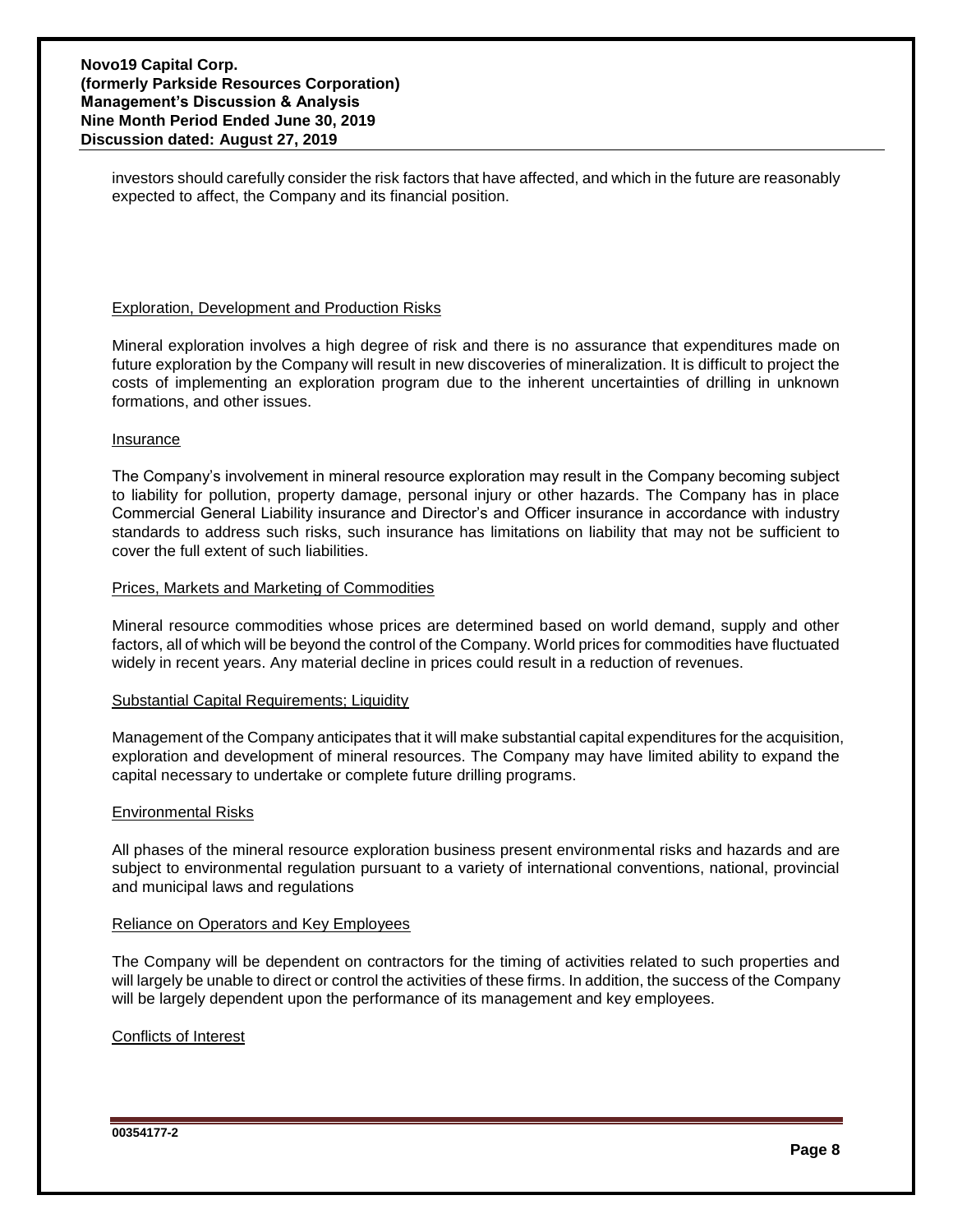Certain of the directors and officers of the Company will be engaged in, and will continue to engage in, other business activities on their behalf and on behalf of other companies and, a result of these and other activities, such directors and officers of the Company may become subject to conflicts of interest.

#### Permits and Licenses

The operations of the Company may require licenses and permits from various governmental authorities. There can be no assurance that the Company will be able to obtain all necessary licenses and permits that may be required to carry out exploration and development of its projects.

#### Additional Funding Requirements

The Company's cash flow from its mineral resources, if developed, may not be sufficient to fund its ongoing activities at all times. From time to time, the Company may require additional financing in order to carry out its exploration and development activities. Failure to obtain such financing on a timely basis could cause the Company to forfeit its interest in certain properties, miss certain acquisition opportunities and reduce or terminate its operations.

#### Issuance of Debt

From time to time the Company may enter into transactions to acquire assets or the shares of other Companies. These transactions may be financed partially or wholly with debt, which may increase the Company's debt levels above industry standards. Neither the Company's articles nor its by-laws limit the amount of indebtedness that the Company may incur.

#### Availability of Drilling Equipment and Access Restrictions

Mineral exploration activities are dependent on the availability of drilling and related equipment in the particular areas where such activities will be conducted. Demand for such limited equipment or access restrictions may affect the availability of such equipment to the Company and may delay exploration activities.

#### Industry Conditions

The mineral resource industry is subject to extensive controls and regulations governing its operations imposed by legislation enacted by various levels of government and with respect to pricing and taxation of commodities by agreements among the governments of Canada, Alberta, British Columbia and Saskatchewan, all of which should be carefully considered by investors in the sector.

#### Duty to Consult First Nations Communities

Beginning November 1, 2012, new rules under Ontario's Mining Act will take effect. These changes reflect key components of the modernized Mining Act that was passed in 2009 to promote mineral exploration and development in a manner that recognizes Aboriginal and treaty rights, is more respectful of private landowners and minimizes the impact of mineral exploration and development on the environment.

## **International Financial Reporting Standards**

The financial statements of the Company and related Management discussion and Analysis for the current period have been prepared in accordance with International Financial Reporting Standards ("IFRS") and